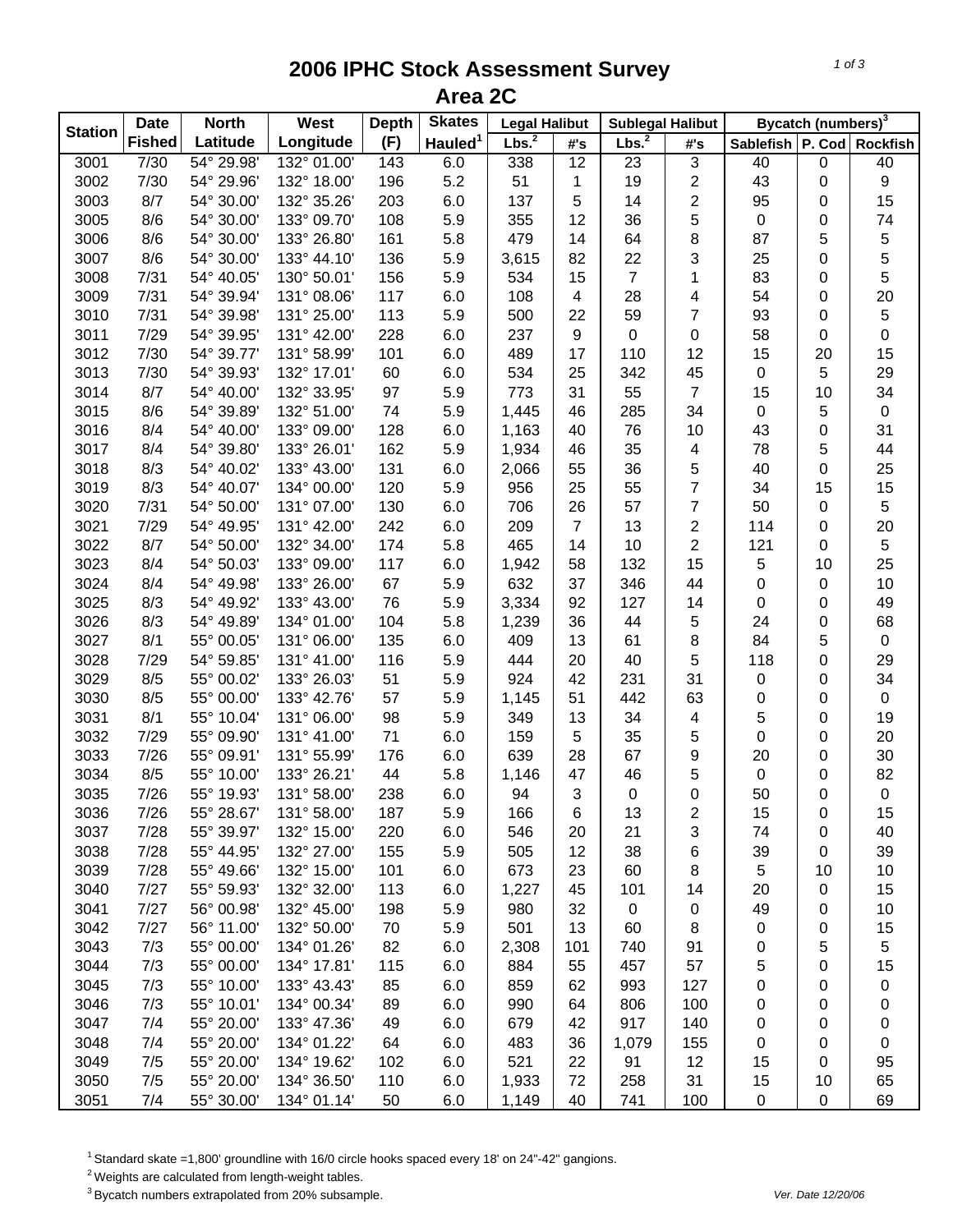## **2006 IPHC Stock Assessment Survey Area 2C**

|                | <b>Date</b>   | <b>North</b> | West        | <b>Depth</b> | <b>Skates</b>       | <b>Legal Halibut</b> |     | <b>Sublegal Halibut</b> |                | Bycatch (numbers) <sup>3</sup> |    |                  |
|----------------|---------------|--------------|-------------|--------------|---------------------|----------------------|-----|-------------------------|----------------|--------------------------------|----|------------------|
| <b>Station</b> | <b>Fished</b> | Latitude     | Longitude   | (F)          | Hauled <sup>1</sup> | Lbs. <sup>2</sup>    | #'s | Lbs. <sup>2</sup>       | #'s            | Sablefish P. Cod Rockfish      |    |                  |
| 3052           | 7/4           | 55° 30.00'   | 134° 18.69' | 91           | 6.0                 | 414                  | 23  | 157                     | 22             | $\pmb{0}$                      | 0  | $\boldsymbol{0}$ |
| 3053           | 7/5           | 55° 30.01'   | 134° 37.52' | 111          | 6.0                 | 2,275                | 104 | 527                     | 70             | 60                             | 0  | 0                |
| 3054           | 7/5           | 55° 30.00'   | 134° 53.25' | 159          | 6.0                 | 941                  | 41  | 169                     | 21             | 80                             | 0  | 10               |
| 3055           | 7/11          | 55° 40.00'   | 134° 00.66' | 98           | 6.0                 | 524                  | 29  | 181                     | 22             | 0                              | 5  | 30               |
| 3056           | 7/10          | 55° 40.00'   | 134° 19.23' | 112          | 6.0                 | 1,783                | 77  | 176                     | 24             | 25                             | 0  | 20               |
| 3057           | 7/10          | 55° 40.00'   | 134° 36.91' | 109          | 6.0                 | 1,207                | 52  | 320                     | 41             | 30                             | 0  | 5                |
| 3058           | 7/10          | 55° 40.00'   | 134° 54.48' | 106          | 6.0                 | 2,454                | 83  | 358                     | 46             | 25                             | 5  | 80               |
| 3059           | 7/9           | 55° 50.00'   | 133° 25.89' | 32           | 6.0                 | 520                  | 17  | 8                       | $\mathbf{1}$   | $\boldsymbol{0}$               | 0  | 10               |
| 3060           | 7/9           | 55° 49.82'   | 133° 44.00' | $77$         | 6.0                 | 721                  | 15  | 81                      | 9              | 10                             | 5  | 65               |
| 3061           | 7/11          | 55° 50.00'   | 134° 02.14' | 144          | 6.0                 | 642                  | 28  | 68                      | 9              | 40                             | 5  | 20               |
| 3062           | 7/10          | 55° 50.01'   | 134° 36.45' | 72           | 6.0                 | 1,028                | 23  | 77                      | 10             | $\pmb{0}$                      | 0  | 60               |
| 3063           | 7/6           | 55° 50.00    | 134° 55.11' | 101          | 6.0                 | 850                  | 19  | 128                     | 21             | 10                             | 0  | 30               |
| 3064           | 7/6           | 55° 50.00'   | 135° 12.82' | 127          | 6.0                 | 640                  | 27  | 132                     | 18             | 35                             | 0  | 54               |
| 3065           | 7/9           | 55° 55.00    | 133° 34.67' | 43           | 6.0                 | 847                  | 38  | 541                     | 68             | 0                              | 15 | 5                |
| 3066           | 7/11          | 56° 00.00'   | 134° 02.16' | 54           | 6.0                 | 839                  | 34  | 609                     | 93             | 0                              | 5  | $\pmb{0}$        |
| 3067           | 7/2           | 56° 00.00'   | 134° 20.33' | 49           | 5.9                 | 1,260                | 42  | 355                     | 52             | 0                              | 5  | 103              |
| 3068           | 7/2           | 56° 00.00'   | 134° 38.21' | 204          | 6.0                 | 1,561                | 44  | 54                      | 7              | 175                            | 5  | 15               |
| 3069           | 7/6           | 56° 00.00'   | 134° 55.30' | 194          | 6.0                 | 316                  | 9   | 50                      | $\overline{7}$ | 153                            | 0  | 69               |
| 3070           | 7/6           | 56° 00.00'   | 135° 12.59' | 199          | 6.0                 | 376                  | 14  | 52                      | 6              | 110                            | 0  | 5                |
| 3071           | 7/12          | 56° 10.00'   | 133° 44.10' | 164          | 6.0                 | 886                  | 26  | 19                      | $\overline{2}$ | 25                             | 10 | 10               |
| 3072           | 7/1           | 56° 09.80'   | 134° 20.00' | 69           | 6.0                 | 974                  | 53  | 404                     | 54             | 0                              | 0  | 25               |
| 3073           | 7/2           | 56° 09.39'   | 134° 38.02' | 154          | 6.0                 | 1,877                | 57  | 274                     | 36             | 105                            | 10 | 5                |
| 3074           | 7/8           | 56° 10.00'   | 134° 56.14' | 99           | 6.0                 | 2,170                | 100 | 568                     | 74             | 45                             | 5  | 5                |
| 3075           | 7/8           | 56° 10.00'   | 135° 13.84' | 151          | 6.0                 | 1,041                | 35  | 105                     | 13             | 50                             | 0  | 0                |
| 3076           | 7/12          | 56° 20.00'   | 133° 44.08' | 88           | 6.0                 | 1,071                | 33  | 32                      | 4              | 15                             | 0  | 0                |
| 3077           | 7/1           | 56° 19.95'   | 134° 20.00' | 85           | 6.0                 | 985                  | 28  | 120                     | 16             | 5                              | 10 | $\pmb{0}$        |
| 3078           | 7/8           | 56° 20.00'   | 134° 56.67' | 57           | 6.0                 | 571                  | 19  | 115                     | 15             | 10                             | 0  | 35               |
| 3079           | 6/28          | 56° 20.00'   | 135° 14.49' | 87           | 6.0                 | 889                  | 38  | 280                     | 39             | 5                              | 30 | 20               |
| 3080           | 6/28          | 56° 20.00'   | 135° 32.28' | 109          | 6.0                 | 1,093                | 36  | 107                     | 13             | 60                             | 0  | $\pmb{0}$        |
| 3081           | 7/12          | 56° 28.97'   | 133° 44.02' | 54           | 6.0                 | 712                  | 23  | 123                     | 19             | 5                              | 30 | 10               |
| 3082           | 7/1           | 56° 29.81'   | 134° 20.00' | 60           | 6.0                 | 582                  | 33  | 840                     | 122            | 0                              | 0  | 5                |
| 3083           | 6/28          | 56° 30.00    | 135° 14.92' | 60           | 6.0                 | 753                  | 41  | 640                     | 95             | 0                              | 0  | 30               |
| 3084           | 6/28          | 56° 30.00    | 135° 33.42' | 85           | 6.0                 | 924                  | 26  | 172                     | 21             | 0                              | 10 | 75               |
| 3085           | 6/27          | 56° 40.00'   | 135° 16.12' | 25           | 6.0                 | 1,173                | 29  | 74                      | 9              | 0                              | 0  | 40               |
| 3086           | 6/27          | 56° 40.00    | 135° 34.12' | 73           | 6.0                 | 469                  | 20  | 306                     | 48             | 0                              | 0  | 35               |
| 3087           | 6/27          | 56° 40.00'   | 135° 52.17' | 129          | 6.0                 | 2,039                | 93  | 232                     | 27             | 45                             | 10 | 10               |
| 3088           | 5/29          | 56° 50.00'   | 132° 50.12' | 111          | 6.0                 | 465                  | 22  | 231                     | 34             | 0                              | 0  | $\pmb{0}$        |
| 3089           | 6/27          | 56° 50.00'   | 135° 51.72' | 100          | 6.0                 | 228                  | 11  | 117                     | 15             | 35                             | 5  | 40               |
| 3090           | 5/29          | 56° 57.01'   | 132° 58.23' | 74           | 6.0                 | 568                  | 36  | 663                     | 96             | $\mathbf 0$                    | 5  | $\pmb{0}$        |
| 3091           | 5/30          | 57° 00.00'   | 134° 20.51' | 185          | 6.0                 | 714                  | 35  | 263                     | 36             | 150                            | 0  | 5                |
| 3092           | 6/26          | 57° 00.00'   | 136° 00.23' | 54           | 6.0                 | 564                  | 18  | 262                     | 40             | $\pmb{0}$                      | 0  | 70               |
| 3093           | 5/29          | 57° 03.00'   | 133° 04.73' | 77           | 6.0                 | 434                  | 20  | 172                     | 24             | 0                              | 25 | $\pmb{0}$        |
| 3094           | 5/30          | 57° 10.01'   | 133° 45.06' | 177          | 6.0                 | 1,775                | 87  | 429                     | 58             | 55                             | 5  | 25               |
| 3095           | 5/30          | 57° 10.00'   | 134° 02.91' | 157          | 6.0                 | 1,197                | 52  | 436                     | 61             | 75                             | 5  | 5                |
| 3096           | 5/31          | 57° 09.99'   | 134° 39.92' | 176          | 6.0                 | 601                  | 18  | 126                     | 21             | 20                             | 0  | 10               |
| 3097           | 6/26          | 57° 10.00'   | 135° 54.07' | 38           | 6.0                 | 533                  | 10  | 152                     | 21             | $\mathbf 0$                    | 0  | 35               |
| 3098           | 6/26          | 57° 10.00'   | 136° 11.74' | 114          | 6.0                 | 742                  | 31  | 55                      | 6              | 65                             | 5  | 5                |
| 3099           | 6/1           | 57° 20.00'   | 133° 26.09' | 75           | 6.0                 | 53                   | 1   | 19                      | 4              | 5                              | 0  | 0                |
| 3100           | 6/1           | 57° 20.00'   | 133° 44.94' | 191          | 6.0                 | 1,456                | 72  | 372                     | 48             | 20                             | 10 | 25               |
| 3101           | 5/31          | 57° 20.08'   | 134° 35.99' | 161          | 6.0                 | 1,068                | 46  | 392                     | 56             | 25                             | 0  | 45               |

 $1$  Standard skate =1,800' groundline with 16/0 circle hooks spaced every 18' on 24"-42" gangions.

 $2$  Weights are calculated from length-weight tables.

<sup>3</sup> Bycatch numbers extrapolated from 20% subsample. *Ver. Date 12/20/06*